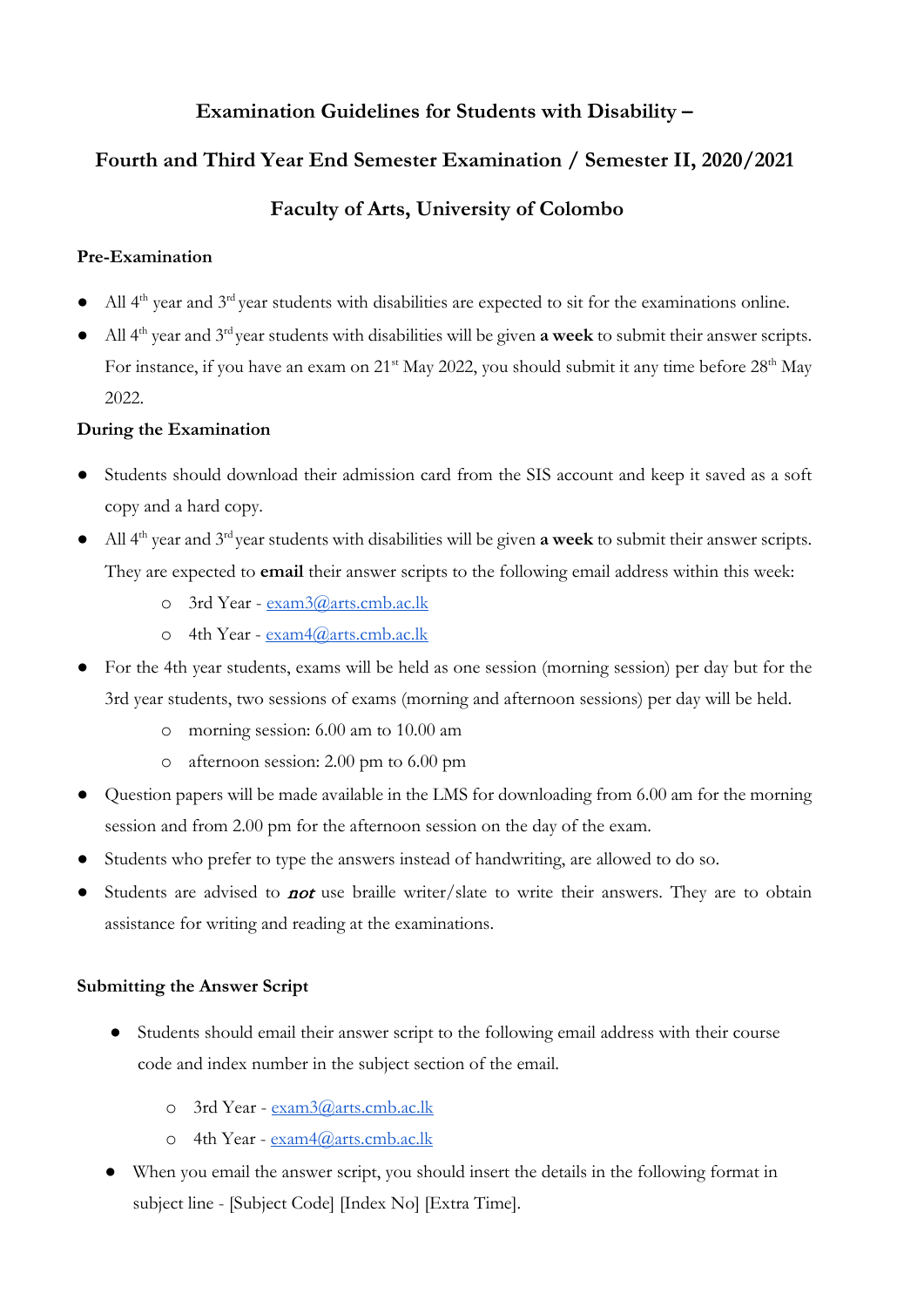As an example: INR1111 A12345 Extra Time

- Students should upload/email a copy of their admission card together with their answer script. The uploaded/emailed admission card should clearly display the candidate's signature in each cage corresponding to the relevant course unit.
- All students with disabilities should fill in the declaration form/common front page provided for them on LMS/ in the Annexure 1 and submit it together with the answer script.